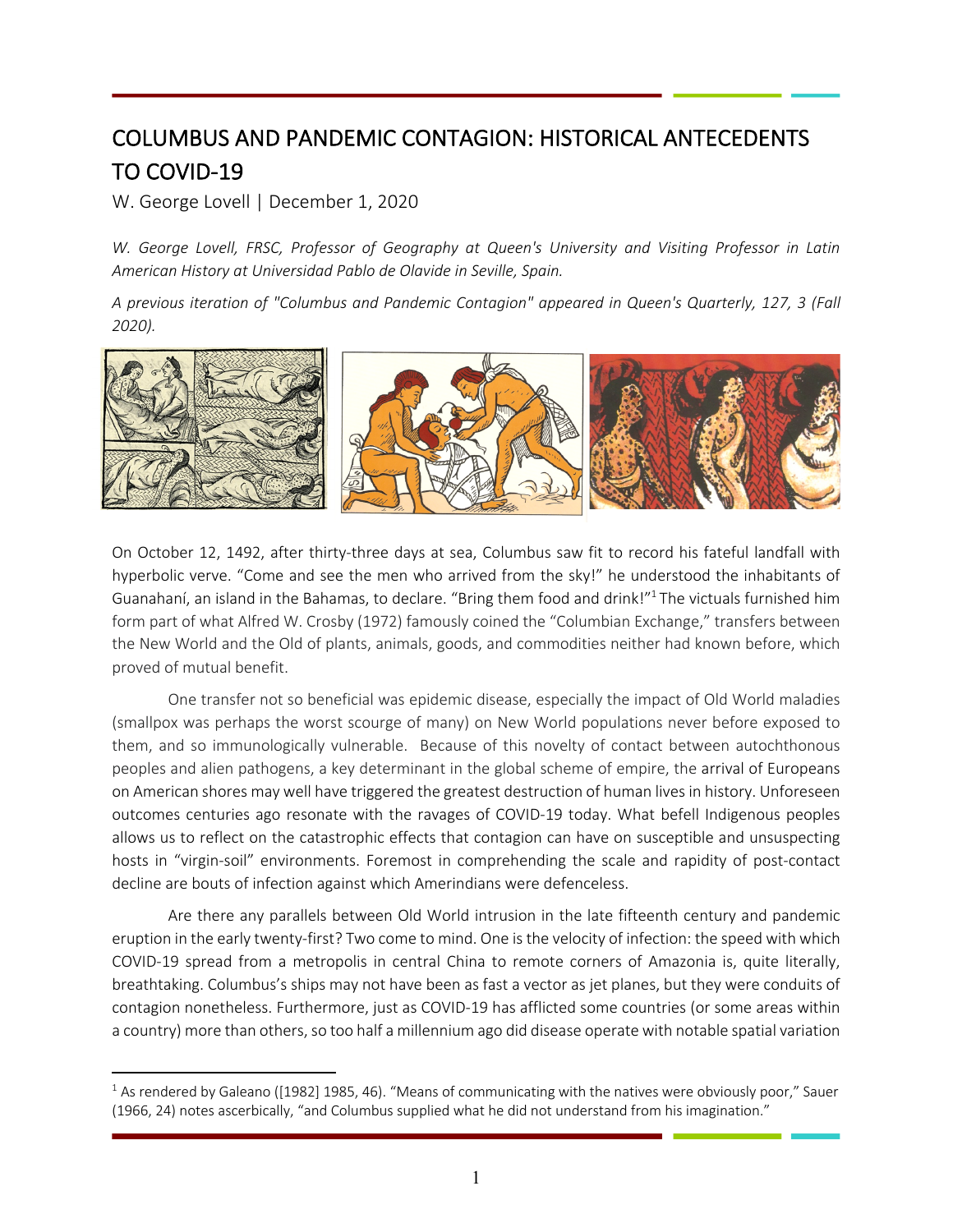and long-term demographic fluctuation, east to west, south to north across the hemisphere. The extinction of native communities in the Caribbean, for example, contrasts with over twenty distinct Maya groups to this day constituting roughly half of Guatemala's national population. Better, then, to look at regional scenarios before engaging in hemispheric and global evaluation.

# Hispaniola

No scenario provokes such controversy, nor such disagreement about the size of aboriginal numbers at contact, as Hispaniola (present-day Haiti and the Dominican Republic). Its Arawak or Taino inhabitants were the first "Indians" not only to be so labelled but also the first whose island home was invaded and destroyed – and they along with it, as was the case in Canada with the Beothuk of Newfoundland.

The range of contact estimates for Hispaniola is staggering, from a mere 60,000 to a massive 8 million, with myriad tallies in between. Whatever figure is conjured up, however, is but a prelude to erasure: by 1519, barely a quarter-century after Columbus came ashore, Hispaniola and its Antillean neighbours had been gutted to what geographer Carl O. Sauer (1996, 204) described as "a sorry shell." What could have caused such calamitous, irreversible depopulation?

Smallpox. Scrutiny by historians Juan Gil and Consuelo Varela (1997) of a hitherto unknown report of Columbus establishes the presence of "viruelas," the Spanish word for smallpox, which they date as having arrived in Hispaniola in the wake of the admiral's second voyage of 1493. After the devastation of smallpox, Spaniards wanted little more to do with where it had wrought such ruin. Riches beckoned on the mainland to the west, toward which sailed an armada led by the conquistador Hernán Cortés.

## Mexico

Spaniards under the command of Cortés landed on the Mexican coast at Veracruz on Good Friday, 1519. They soon realized that they had entered a populous realm, organized, settled, and cared for very differently from the Caribbean islands they had been so desperate to leave. The splendours of Mesoamerica were many, but none more spectacular than the Aztec capital, Tenochtitlán. There Cortés, like Columbus in the Bahamas, was welcomed hospitably. After his intent to seize power became apparent, he and his men were driven out, fortunate not to be killed in an Aztec uprising. They sought safe haven in nearby Tlaxcala, whose people sided with the Spaniards against the Aztecs, their hated enemies.

A year or so lapsed before a Tlaxcalan-Spanish alliance forced the surrender of Tenochtitlán. Its fall on August 13, 1521, came about primarily because of the turmoil unleashed by another outbreak of smallpox. Because the Aztecs, in the Mesoamerican tradition, had inherited a sophisticated system of writing, we have their testimony to draw on, one text running:

About the time that the Spaniards had fled, there came a great sickness, a pestilence, the smallpox. It spread over the people with great destruction, causing great misery. Some people it covered with pustules, everywhere, the face, the head, the breast. Many indeed perished from it. They could not walk; they could only lie at home in their beds, unable to move, to raise themselves, to stretch out on their sides, or lie face down, or upon their backs. If they stirred they cried out with great pain. Like a covering over them were the pustules. Indeed many died of them. But many just died of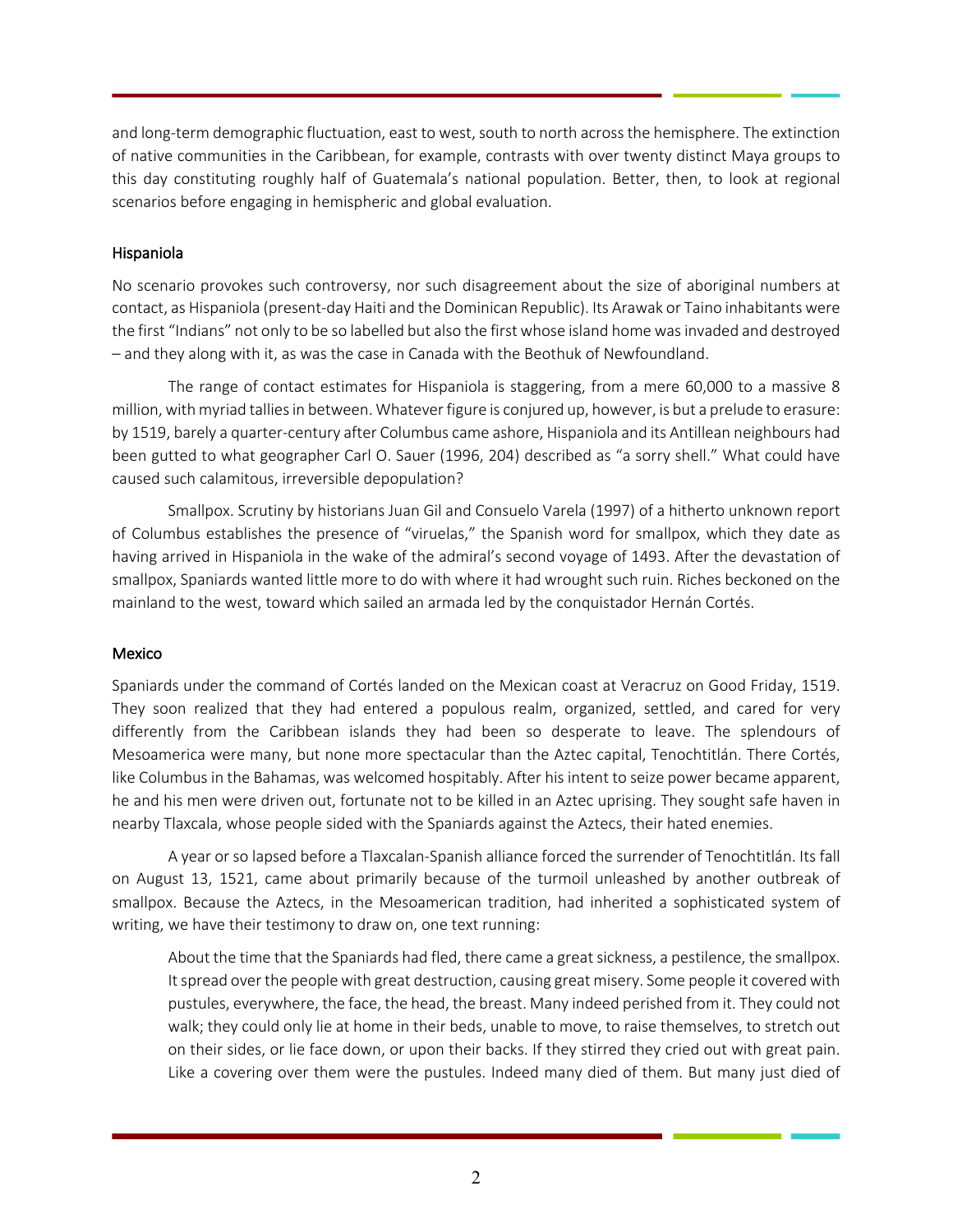hunger. There were so many deaths that there was often no one to care for the sick; they could not be attended to. 2

How many may have perished, in Tenochtitlán and the rest of central Mexico, depends on how many we think were alive to begin with. As with Hispaniola, the range of contact-period estimates is dizzying, from a low of 4.5 million to a high of 25.2 million. Whatever count is accepted, and scholarly opinion now favours sizable numbers, outbreaks of Old World disease in the century after Spanish intrusion are again the most plausible cause of Indigenous depopulation, calculated by historical demographers Sherburne F. Cook and Woodrow Borah (1979, 102) at a horrendous 97 percent.

After reaching a nadir of 730,000 in the years between 1620 and 1625, native Mexicans began to adjust to European and African presence by generating immunities to Old World infections, which allowed them – unlike their less numerous and less developed counterparts in Hispaniola and elsewhere – to recover slowly from the epidemiological impact of conquest. Of Mexico's present population of 129 million, some 15 percent are considered Indigenous.

## Guatemala

Estimates of contact numbers in Guatemala vary from a low of 300,000 to a high of 2 million. Post-contact demise conforms to the trajectory for central Mexico: collapse between 1519 and 1624-28 followed by intermittent recovery and eventual increase, contact numbers reached again quarter-way through the twentieth century. Today in Latin America, Guatemala is second only to Bolivia in the percentage of its national population registered as Indigenous.

Native deaths between contact and nadir, a precipitous 93.4 percent, can be correlated with no fewer than eight pandemics (Lovell [1992] 2001; Lovell and Lutz 2013, 251). Waves of sickness, aptly dubbed "the shock troops of the conquest" by Murdo J. MacLeod (1973, 40), arrived in Guatemala five years before the Spaniards themselves did. In most instances it is difficult to determine what the illness actually was, because ambiguous, contradictory, or inadequate descriptions defy accurate diagnosis. Such is the case with the first pandemic, a disease registered in an Indigenous account – like the Aztecs, Mayas knew how to write and so recorded their own history – as follows:

When the pestilence began, oh my children, first there was a cough, then the blood was corrupted, and the urine became yellow. The number of deaths at this time was truly terrible. We were plunged in great darkness and great grief, our fathers and forebears having contracted the plague, oh my children.

Truly the number of deaths among the people was terrible, nor did the people escape from the pestilence.

The ancients and the fathers died alike, and the stench was such that men died of it alone. Then perished our fathers and ancestors. Half the people threw themselves into the ravines, and the dogs and foxes lived on the bodies of the men. Fear of death destroyed the old people, and the

 $2$  Anderson and Dibble ([1555] 1978, 64).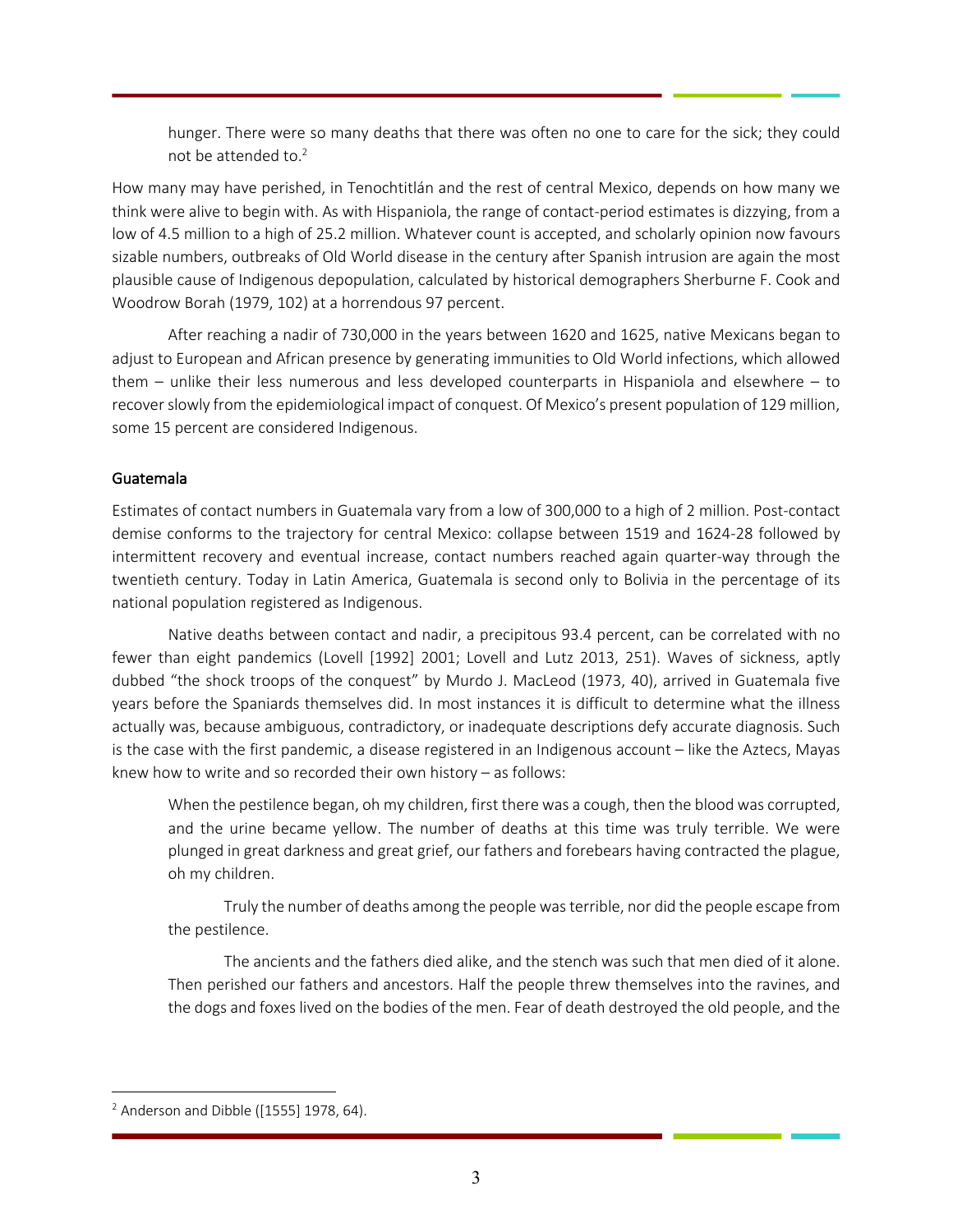eldest son of the king at the same time as his brother. Thus did we become, oh my children, and thus did we survive – we were all that remained.<sup>3</sup>

The advance guard that cut down Maya peoples in Guatemala had a similar role to play in the campaign launched by Francisco Pizarro to conquer the Inca Empire.

## Ecuador and Peru

As in Central America, contagion preceded the actual arrival of Spaniards in the Andes by several years, diffusing ahead of them to weaken native resistance. An outbreak of what may have been hemorrhagic smallpox, whereby a strain of the virus infects the blood, causing a skin rash similar to that produced by measles, entered the Ecuadorian Andes in 1524. There it resulted in considerable loss of life. Among its victims was the Inca ruler Huayna Capac and his designated heir, Ninan Cuyuchi. Their deaths ignited a divisive civil war between two of the Inca's sons, the half-brothers Atahualpa and Huascar, rival contenders for their father's throne By the time Pizarro followed up his coastal reconnaissance of the 1520s with an inland campaign in the 1530s, the chaos caused by severe sickness facilitated Spanish victory. Like Aztec Tenochtitlán, the Inca capital Cuzco was taken as much by contagion as by the might of Pizarro.

Linda A. Newson ([1992] 2001) records eighteen epidemics in Ecuador alone between 1531-1533 and 1618. She estimates the contact population to have been 1.6 million, about half of whom lived in the sierra region, one-third on the coast, and the remainder (15 percent) in the Amazonian lowlands east of the Andes. The native population of the sierra dropped from 838,600 to 164,529 during the sixteenth century, a fall of 80.4 percent. Newson (1995) computes a decline of 95.3 percent for the coast, from between 546,828 and 571,828 to 26,491. As with the etiology of COVID-19, her findings stress regional differences as well as variations within a region, reflecting cultural and environmental conditions that are area-specific or place-specific, factors not taken into suficient consideration before.

A figure of 9 million for Peru on the eve of conquest straddles a range of estimates from 4 million to 15 million (Cook 1981). A century later, following more than twenty epidemic outbreaks, the heirs of the Incas are thought to have numbered around 600,000.

#### Brazil

Pedro Álvares Cabral isthe Portuguese equivalent of Columbus. Allegedly, the fleet he captained was blown off course as it sailed from Lisbon to round the Cape of Good Hope, at the southern tip of Africa, en route to India. Landfall on the coast of Brazil on April 22, 1500, inadvertent or otherwise, thereafter meant that Portugal would penetrate South America from an Atlantic seaboard while Spain moved into the heart of the continent from the opposite direction, that of the Pacific. The two imperial powers disputed territorial ownership even before either had any sense of the enormity of the Amazon interior, which the Portuguese laid claim to in forays from the east despite a Spaniard, Francisco de Orellana, being the first to navigate the mighty river downstream from the west in 1542.

Prior to European intrusion, as many as 8 to 10 million people may have inhabited Greater Amazonia (Denevan 2014) . The nature of Indigenous societies and their response to foreign sorties was a

<sup>&</sup>lt;sup>3</sup> Brinton (1885, 171).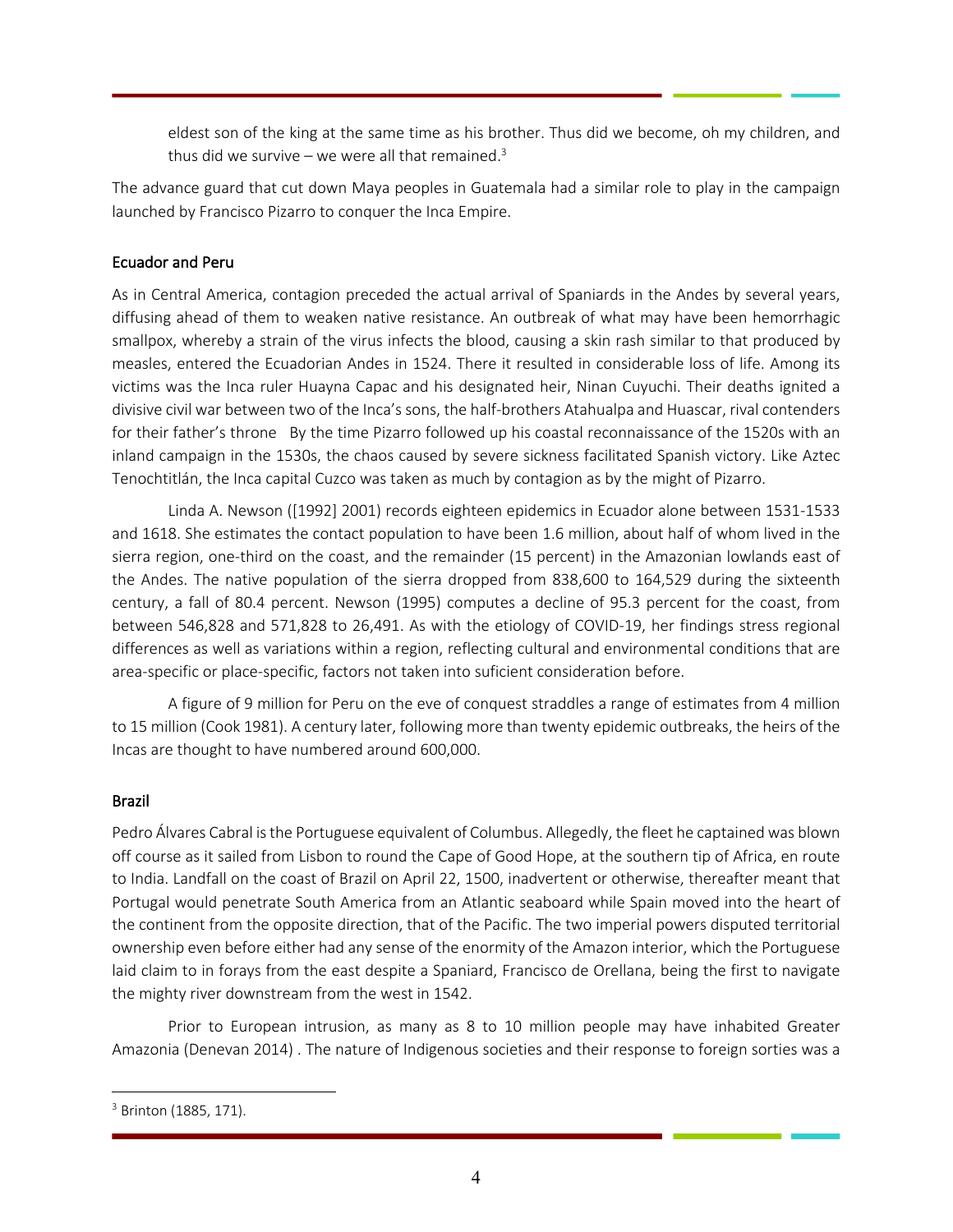decisive factor in determining survival. Sedentary populations under Spanish domination adapted to the advent of strangers through epidemics that accompanied or arrived ahead of them becoming endemic, meaning that introduced infections (smallpox, measles, mumps, typhus, influenza, and whooping cough, to name but six) over time became part of the Amerindian disease pool, affording the advantages of herd immunity. This was not the case in Portuguese domains, where less sedentary groups fled assault and enslavement for the refuge of the forest. There, in distant reaches of what would eventually be Brazil, native communities were sheltered from sickness until the frontier of European expansion caught up with them. In 2020, the remaining relatives of entire peoples wiped out in the sixteenth through twentieth centuries – fewer than 1 million of Brazil's population of 210 million are Indigenous, 0.4 percent of the national total – are faced with the same threat from COVID-19 as their ancestors were by other maladies in 1500.

#### Hemispheric and Global Perspectives

Hemispheric estimates of Amerindian numbers at European contact are as disparate as the regional components alluded to above. Borah (1976) championed upward of 100 million, an estimate that echoes the 90 million to 113 million of Henry F. Dobyns(1966). Both are in stark contrast to the 8.4 million of Alfred L. Kroeber (1939), the 13.4 million of Ángel Rosenblat (1954), and the 15.5 million of Julian H. Steward (1949). Perhaps the most judicious assessment to date has been made by William M. Denevan ([1976] 1992), who considers 54 million conservative. Modelling of extant data (Koch et. al 2019) has generated an estimate of 60.5 million, mid-way between a range of 44.8 million to 78.2 million

How many Native Americans died in the pandemic aftermath of Columbus remains elusive, but fatalities in excess of 50 million – the "Great Dying" invoked by Alexander Koch (2019) and his associates – cannot be ruled out. In terms of historical comparison, the Black Death (bubonic plague) that haunted Europe between 1346 and 1353 is reckoned to have killed an estimated 50 million (Benedictow 2004), the Spanish Flu between August 1918 and March 1919 globally over 25 million (Crosby 1989). World War I claimed an estimated 40 million lives, World War II an estimated 60 million (Internet Archive n.d.)

Having deluded ourselves for so long that *Homo sapiens* controls all, we are paying a high price for being caught off guard when COVID-19 first struck and thereafter exacted such a heavy toll. Government unpreparedness and tardy response in combatting the virus are matched by lack of awareness among populations at large of the role disease has played in shaping past events and predicaments – in the Americas above all. It is not easy to discern why this is the case. Prominent public intellectuals, the likes of Michael Bliss, Wade Davis, Naomi Klein, and Margaret MacMillan, have played their part historicizing the present as they engage a general readership and raise its consciousness accordingly; in particular, the connection between Old World disease and New World depopulation has been addressed by Ronald Wright in his bestselling *Stolen Continents* ([1992] 2003) and popular *What Is America?* (2008) and by Charles C. Mann in his acclaimed *1491* (2005) and *1493* (2011). Perhaps COVID-19 will prove to be an unwelcome but pertinent corrective.

Meanwhile, Latin America has been especially hard hit by the virus's lethal rampage. Cumulative deaths in the region have surged past even those of the United States, with Brazil and Mexico the worst affected. Despite alarming rates of infection, however, medical advances and humanitarian initiatives make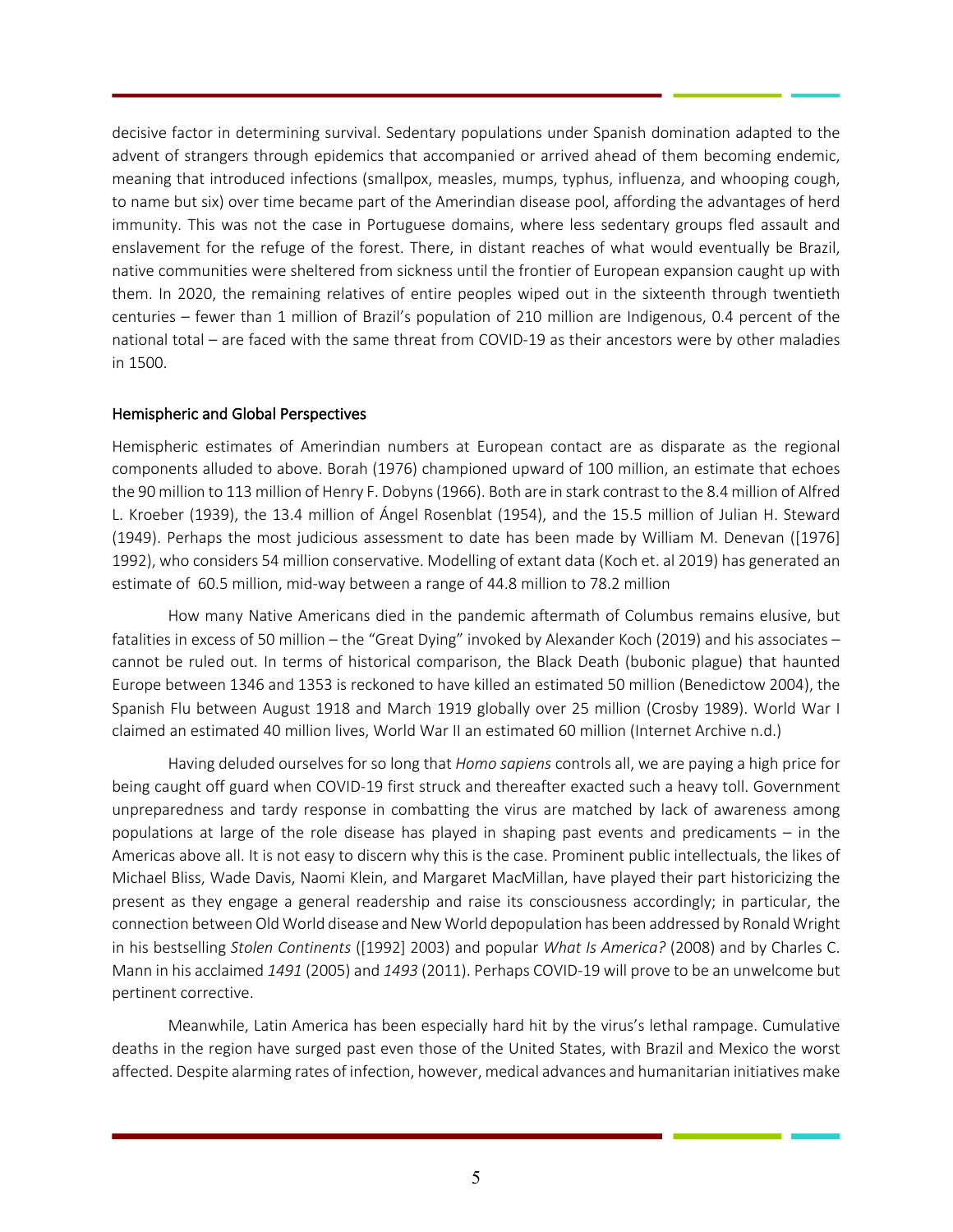it unlikely that mortality from COVID-19 will approximate the Amerindian holocaust of five centuries ago – unlikely, but cause for concern and prevention nonetheless.

Columbus, like so many of his ilk, may now be toppled from grace, but his legacy lingers.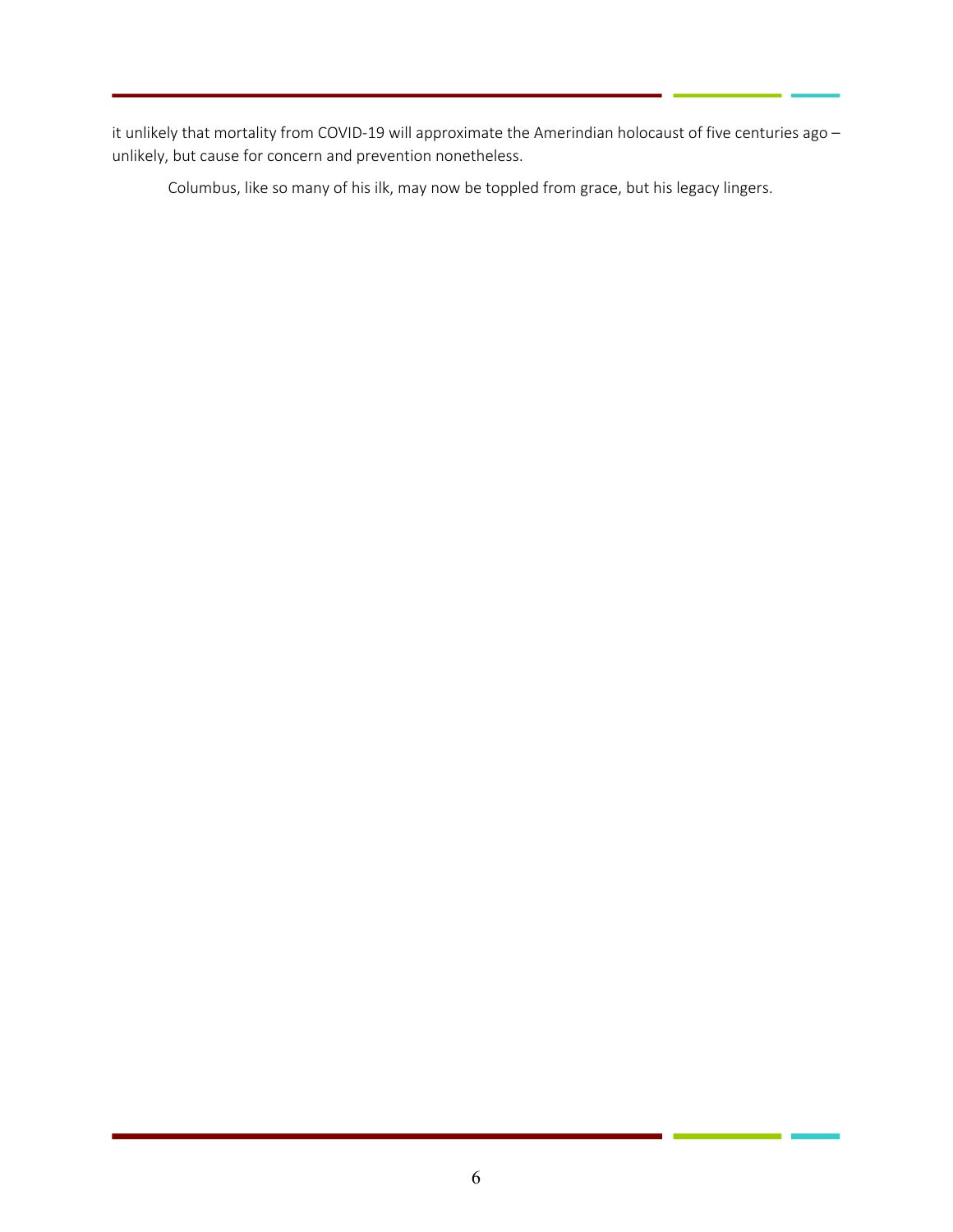#### References

- Anderson, Arthur J. O. and Charles E. Dibble., trans. 1978. *The War of Conquest: How It Was Waged Here in Mexico*. Salt Lake City: University of Utah Press.
- Benedictow, Ole J. 2004. *The Black Death, 1346-1353: The Complete History*. Woodbridge, Suffolk: The Boydell Press.
- Borah, Woodrow. 1976. "Renaissance Europe and the Population of America." *Revista de Historia* 105: 47-61.
- Brinton, Daniel G. 1885, ed. and trans. *The Annals of the Cakchiquels*. Library of Aboriginal American Literature 6. Philadelphia.
- Cook, Noble David. 1981. *Demographic Collapse: Indian Peru, 1520-1620*. Cambridge: Cambridge University Press.
- Cook, Sherburne F. and Woodrow Borah. 1979. *Essays in Population History*. Vol. 3. Berkeley: University of California Press.
- Crosby, Alfred W. 1989. *America's Forgotten Pandemic: The Infuenza of 1918*. Cambridge: Cambridge University Press.
- Crosby, Alfred W. 1972. *The Columbian Exchange: Biological and Cultural Consequences of 1492*. Westport, Conn.: Greenwood Press.
- Denevan, William M., ed. [1976] 1992. *The Native Population of the Americas in 1492*. Madison: University of Wisconsin Press.
- Denevan, William M. 2014 "Estimating Amazonian Indian Numbers in 1492", *Journal of Latin American Geography*, 13, 2: 207-221.
- Dobyns, Henry F. 1966. "Estimating Aboriginal American Populations: An Appraisal of Techniques with a New Hemispheric Estimate." *Current Anthropology* 7: 395-449.
- Galeano, Eduardo. 1985. *Memory of Fire I*: *Genesis*. Translated by Cedric Belfrage. New York: Pantheon Books.
- Gil, Juan and Consuelo Varela, eds. 1997. *Cristóbal Colón: Textos y documentos completos*. Madrid: Alianza Editorial.

Internet Archive. (n.d.). https://archive.org/.

- Koch, Alexander, Chris Brierley, Mark M. Maslin, and Simon L. Lewis. 2019. "Earth System Impacts of the European Arrival and Great Dying in the Americas after 1492." *Quaternary Science Reviews* 207: 13-36.
- Kroeber, Alfred L. 1939. *Cultural and Natural Areas of Native North America*. University of California Publications in American Archaeology and Ethnology 38. Berkeley: University of California Press.
- Lovell, W. George. [1992] 2001. "Disease and Depopulation in Early Colonial Guatemala," pp. 49-83 in *"Secret Judgments of God"*: *Old World Disease in Colonial Spanish America,* edited by Noble David Cook and W. George Lovell. Norman: University of Oklahoma Press.
- Lovell, W. George and Christopher H. Lutz, with Wendy Kramer and William R. Swezey. 2013. "*Strange*  Lands and Different Peoples": Spaniards and Indians in Colonial Guatemala. Norman: University of Oklahoma Press.
- MacLeod, Murdo J. 1973. *Spanish Central America* : *A Socioeconomic History, 1520-1720*. Berkeley: University of California Press.
- Mann, Charles C. 2005. *1491*: *New Revelations of the Americas Before Columbus*. New York: Alfred A. Knopf.